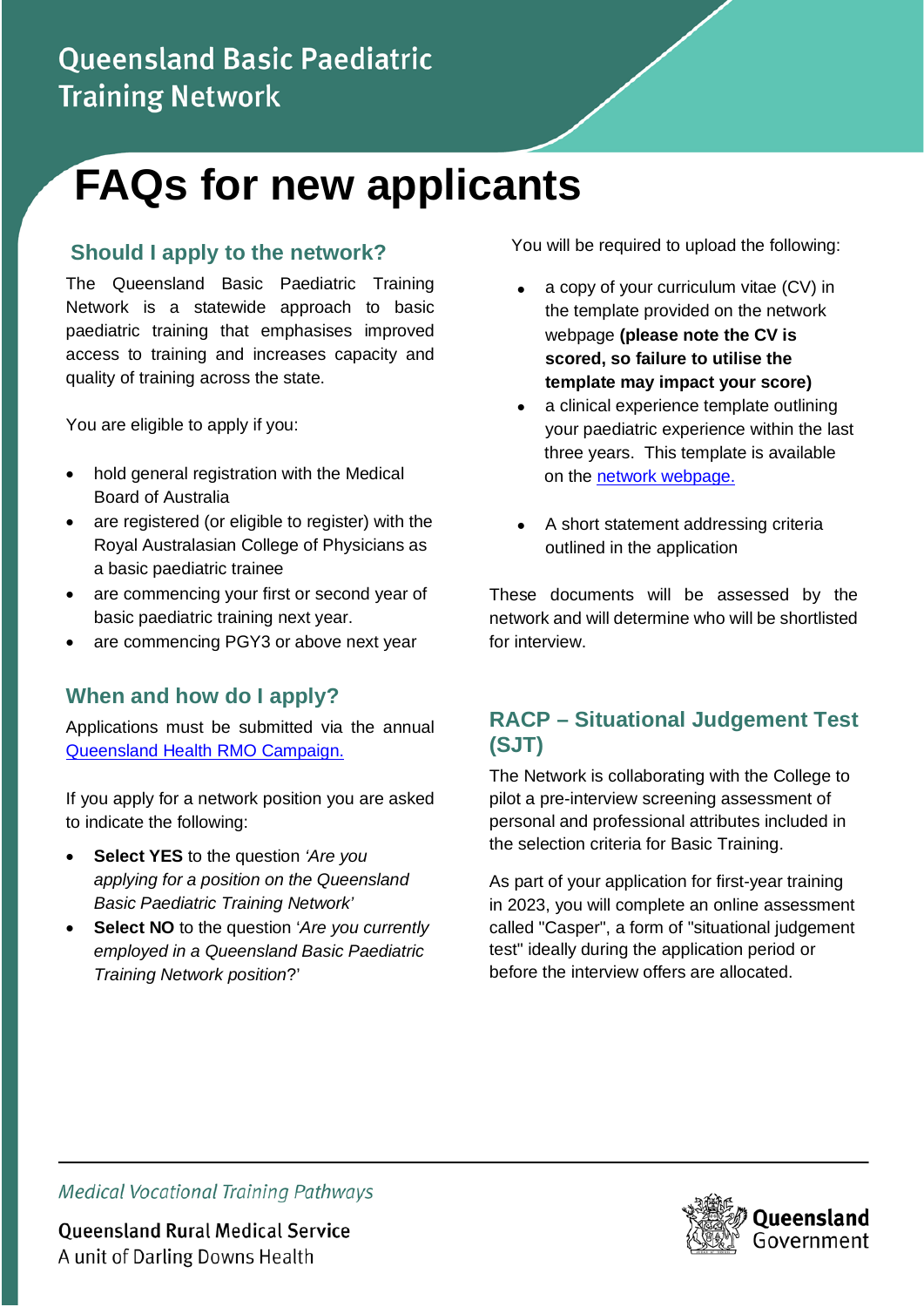Casper has been designed for the College by Altus Assessments, who will host the assessment online. You can complete the assessment at home or in a quiet private venue on one of two test dates offered for your Network. The assessment is free of charge. All the information you need to know about the pilot and how to register for Casper is available **[here\\*](https://www.racp.edu.au/become-a-physician/entry-into-basic-training/casper-assessment-pilot-2022)**  on the RACP website.

#### **How do I preference a network position?**

Once you have selected "YES" to apply for a network position, you will be asked to preference:

- three rotations
- one metropolitan non-tertiary hospital
- one regional non-tertiary hospital.

All trainees are required to spend at least one year at the Queensland Children's Hospital and this placement is included in each of the four rotations.

If you are unsuccessful in obtaining a network position, you may wish to be considered for a non-network paediatric position. It is recommended that you complete Section 10, RMO preferences, 2-5 for non-network paediatric positions by nominating a facility and a position, e.g. Registrar, PHO or SHO in paediatrics.

SHO/PHO paediatric positions should be negotiated directly with the Director of Paediatrics at individual Hospital and Health Services.

#### **Will I get my preference?**

Allocations will be based on merit, preference and workforce requirements. The higher you rank, the more likely it is that you will get your preference.

#### **Will I be required to attend an interview?**

If you are shortlisted, yes. Interviews will be held

virtually as Multiple Mini Interview format for all applicants. Full details will be provided to those shortlisted for interview.

#### **What can I expect at the interview?**

The interview will assess you against specific selection criteria outlined in the how to apply document located on the [network webpage.](https://www.health.qld.gov.au/employment/work-for-us/clinical/medical/recruitment/training/basic-paediatric)

Interviews are a six station Virtual Multiple Mini Interview (MMI) assessment with each station covering a specific domain e.g. Communication. Each station has one or two panel members who may be a senior medical officer, advanced trainee or a non-clinical representative. Panels will be standardized, so you may be offered an interview on any of the given days based on the number of applicants. The MMI process takes approximately 1 hour.

#### **How will I be appointed?**

If you are successful and are a first-year trainee, you will be offered a three year network place within one of the four rotations. You will complete all three years within the same rotation. This will ensure you complete all basic training requirements in preparation for the College examinations.

This position will cover you for the remainder of your basic training. Employment contracts will be arranged by the facility where you commence network training. Successful applicants will be offered a 12-month Senior House Officer (SHO) or Registrar appointment followed by two 12 month Registrar appointments.

Depending on previous experience, attributes, skills and training locations, some applicants may be offered an appointment at registrar level upon joining the network.

All network trainees can be promoted to registrar status at any point in time during their training, at the discretion of their employing hospital. All network trainees are subject to a satisfactory annual performance review for continuation on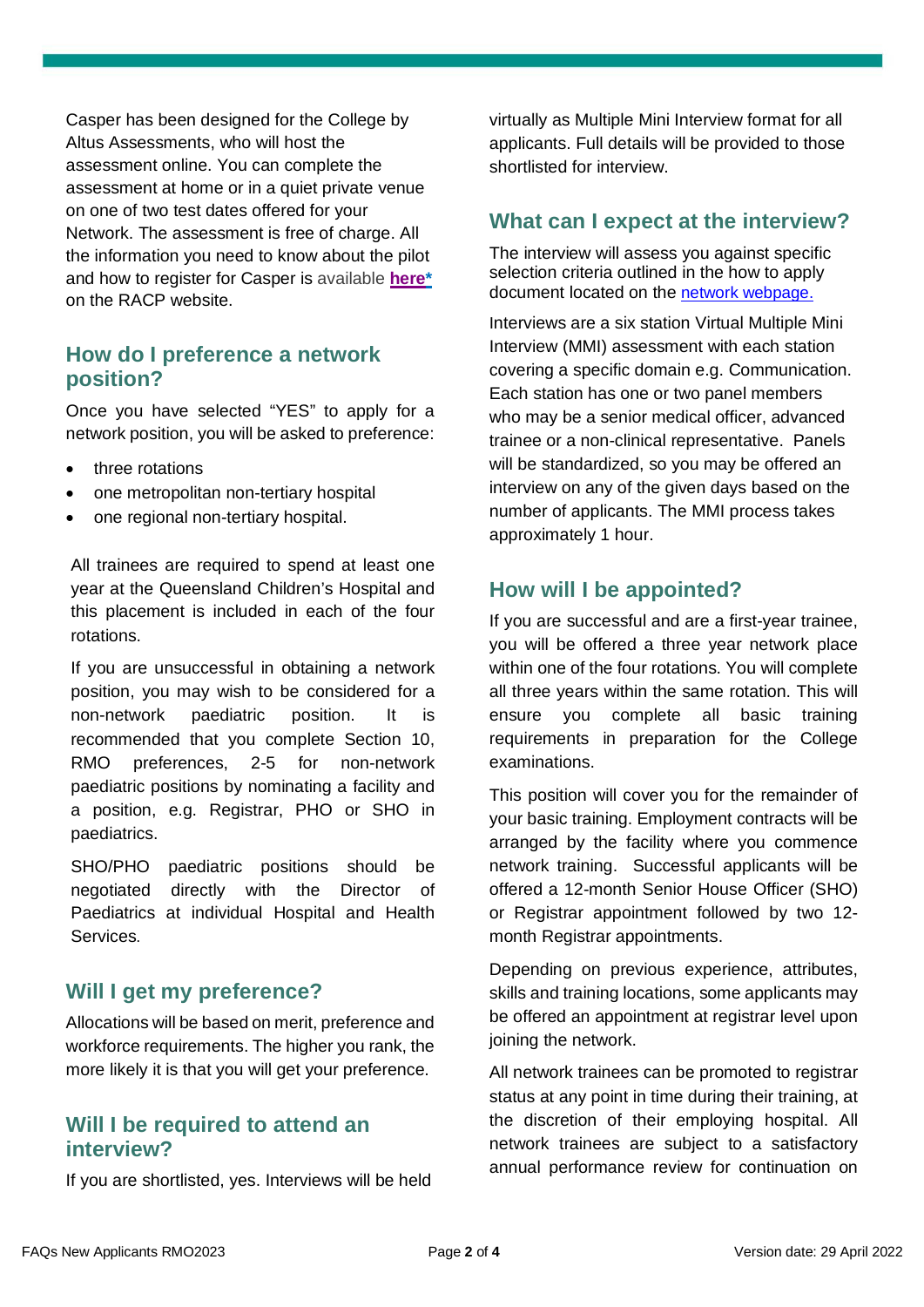the network.

#### **If successful which hospital will I be allocated to?**

The network comprises four rotations:

- Queensland Children's Hospital Rotation
- Gold Coast University Hospital Rotation
- Townsville University Hospital Rotation
- Townsville University Hospital including Royal Darwin Hospital Rotation

Network trainees will be allocated to a single rotation for the duration of their training. Each rotation consists of a combination of affiliated hospitals, including t*e*rtiary teaching hospital/s and metropolitan and regional teaching hospitals.

Trainees will be pre-allocated three, 12-month training placements (known as a training pathway) at various hospitals for the duration of network training. You will be asked to nominate a hospital preference, once you have been notified that your network application has been successful.

#### **Once on the network, what can I expect?**

A typical three-year training pathway for Queensland network trainees will likely involve:

- a) one placement outside South East Queensland (SEQ)
- b) one placement at a tertiary hospital
- c) one placement in a local SEQ secondment hospital.

Variations will be possible, dependent upon training needs and trainee preferences.

Townsville and Gold Coast University Hospital trainees can remain at either hospital for up to two years of their basic training subject to satisfactory performance.

**You will be expected to register with RACP for the new basic training program when registration opens in 2023.**

# **What do I do if I defer or fail the exam?**

Trainee progress on the network will be monitored by the respective Rotation DPE. Trainees will be expected to attempt completion of basic training, including the written and clinical examinations, within the allocated timeframe (up to three years). If this is not completed successfully, registrars will need to re-apply through the RMO Campaign for continuing employment in the subsequent year. Trainees who have made a conscientious attempt at the examinations and have a satisfactory supervisor report will generally be considered favourably for at least one additional year's employment at registrar level outside of the network at the discretion of the employing hospital.

If a network trainee interrupts the training for prolonged leave for example maternity leave; they will be considered for an extension of training on the network in order to complete their required (core) basic training rotations including tertiary time and will be expected to fulfil their original three-year pathway allocation. If basic training is prolonged beyond four years and the trainee has completed core rotations and tertiary time, the trainee will be expected to secure a training position outside the network which will be supported by the DPEs. Trainees may be allocated outside the planned pathway once core and tertiary training components are fulfilled. When a trainee has completed their three-year pathway, the two-way commitment between the trainee and the network will cease, whether or not they have been successful in the RACP examinations.

# **Do I have to rotate between hospitals?**

Yes. Network rotations are intended to facilitate a breadth of educational and clinical experiences in different contexts.